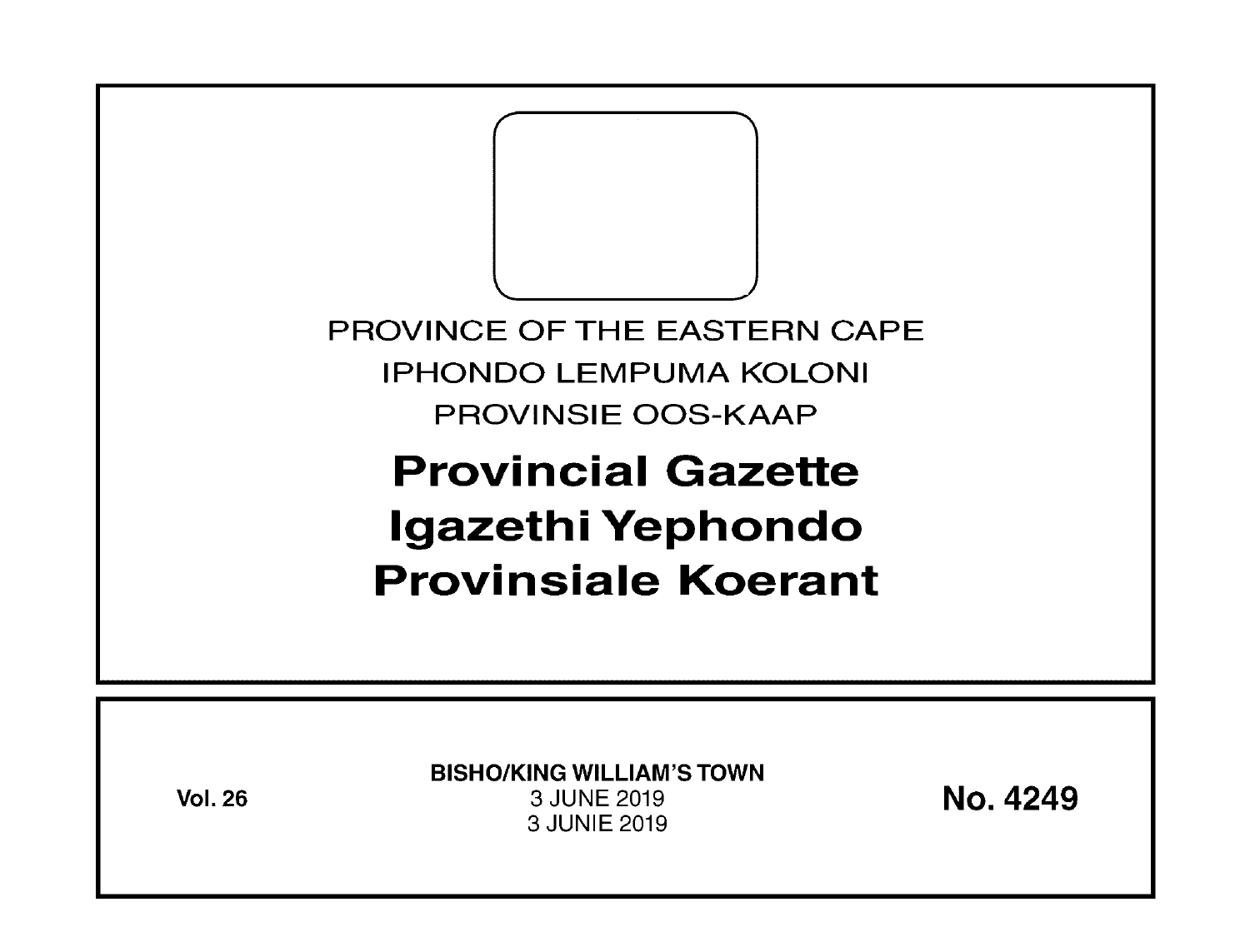### **CONTENTS**

|            |                                                                                                                                                                                                         | Gazette<br>No. | Page<br>No. |
|------------|---------------------------------------------------------------------------------------------------------------------------------------------------------------------------------------------------------|----------------|-------------|
|            | <b>GENERAL NOTICES • ALGEMENE KENNISGEWINGS</b>                                                                                                                                                         |                |             |
| 19         | Buffalo City Metropolitan Municipal Spatial Planning and Land Use Management By-law, 2016: Erf 5044,                                                                                                    | 4249           | 11          |
| 20         | Buffalo City Metropolitan Spatial Planning and Land Use Management By-Law, 2016: Erf 267, King Williams                                                                                                 | 4249           | 11          |
|            | <b>PROVINCIAL NOTICES • PROVINSIALE KENNISGEWINGS</b>                                                                                                                                                   |                |             |
| 150<br>151 | Spatial Planning and Land Use Management Act (16/2013): Erf 467, Summerstrand, Port Elizabeth<br>Disaster Management Act (57/2002) (amended): Call for comments on the Eastern Cape Provincial Disaster | 4249           | 11          |
|            |                                                                                                                                                                                                         | 4249           | 12          |
| 152        | Spatial Planning and Land Use Management Act (16/2013): Erf 3298, King Williams Town, Eastern Cape                                                                                                      | 4249           | 13          |
|            | LOCAL AUTHORITY NOTICES • PLAASLIKE OWERHEIDS KENNISGEWINGS                                                                                                                                             |                |             |
| 112        | Spatial Planning and Land Use Management Act (16/2013): Removal of Restrictions: Erf 11066, East                                                                                                        | 4249           | 13          |
| 113        | Spatial Planning and Land Use Management Act (16/2013): Removal of Restrictions: Erf 11312, East                                                                                                        | 4249           | 13          |
| 114<br>115 | Spatial Planning and Land Use Management Act (16/2013): Erven 11102 & 11088, East London<br>Spatial Planning and Land Use Management Act (16/2013): Removal of Restrictions: Erf 11586, East            | 4249           | 14          |
| 116        | Local Government: Municipal Property Rates Act (6/2004): Resolution on levying of property rates for the                                                                                                | 4249           | 14          |
|            |                                                                                                                                                                                                         | 4249           | 15          |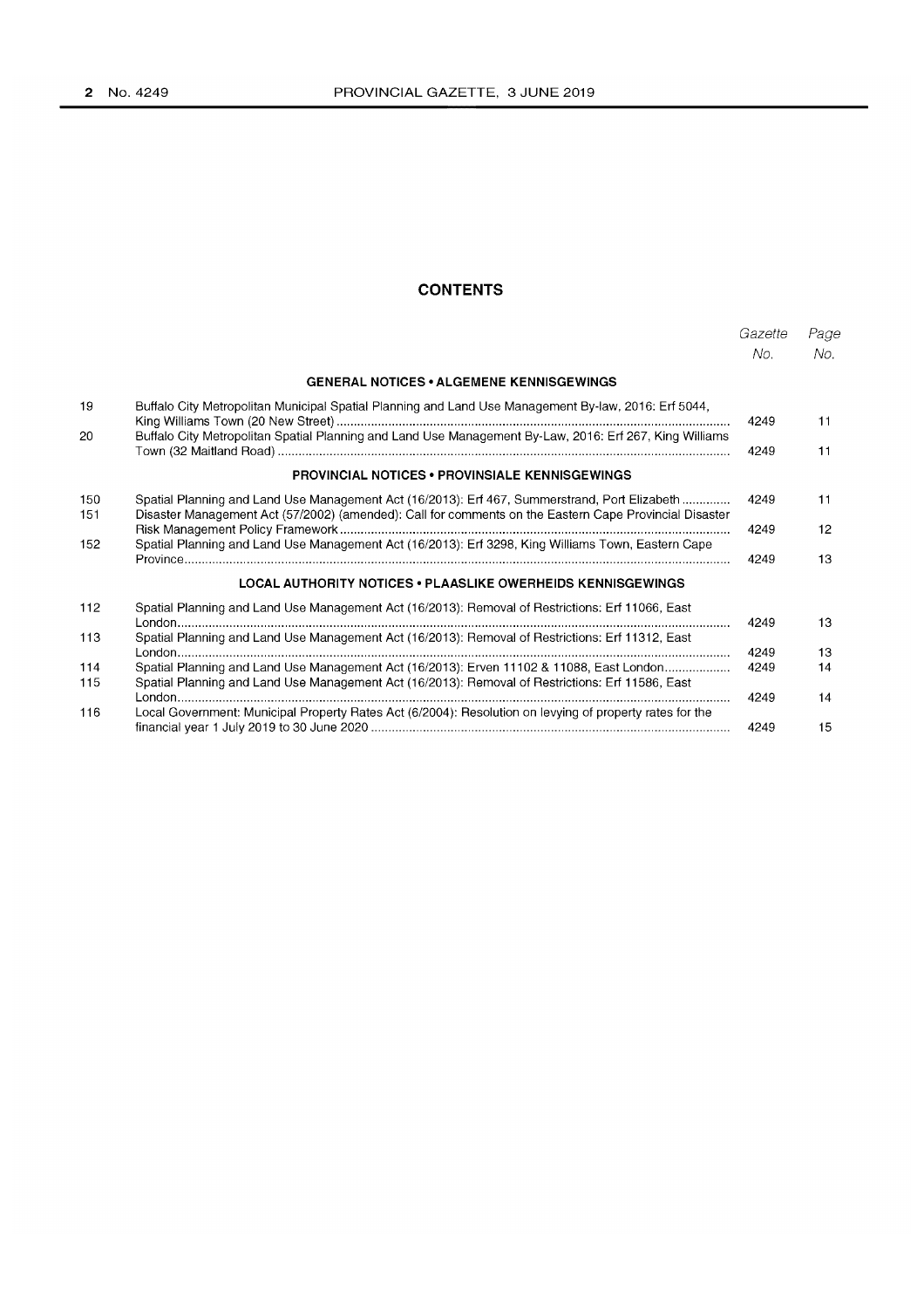$\ddot{\phantom{a}}$ 

 $\tilde{\phantom{a}}$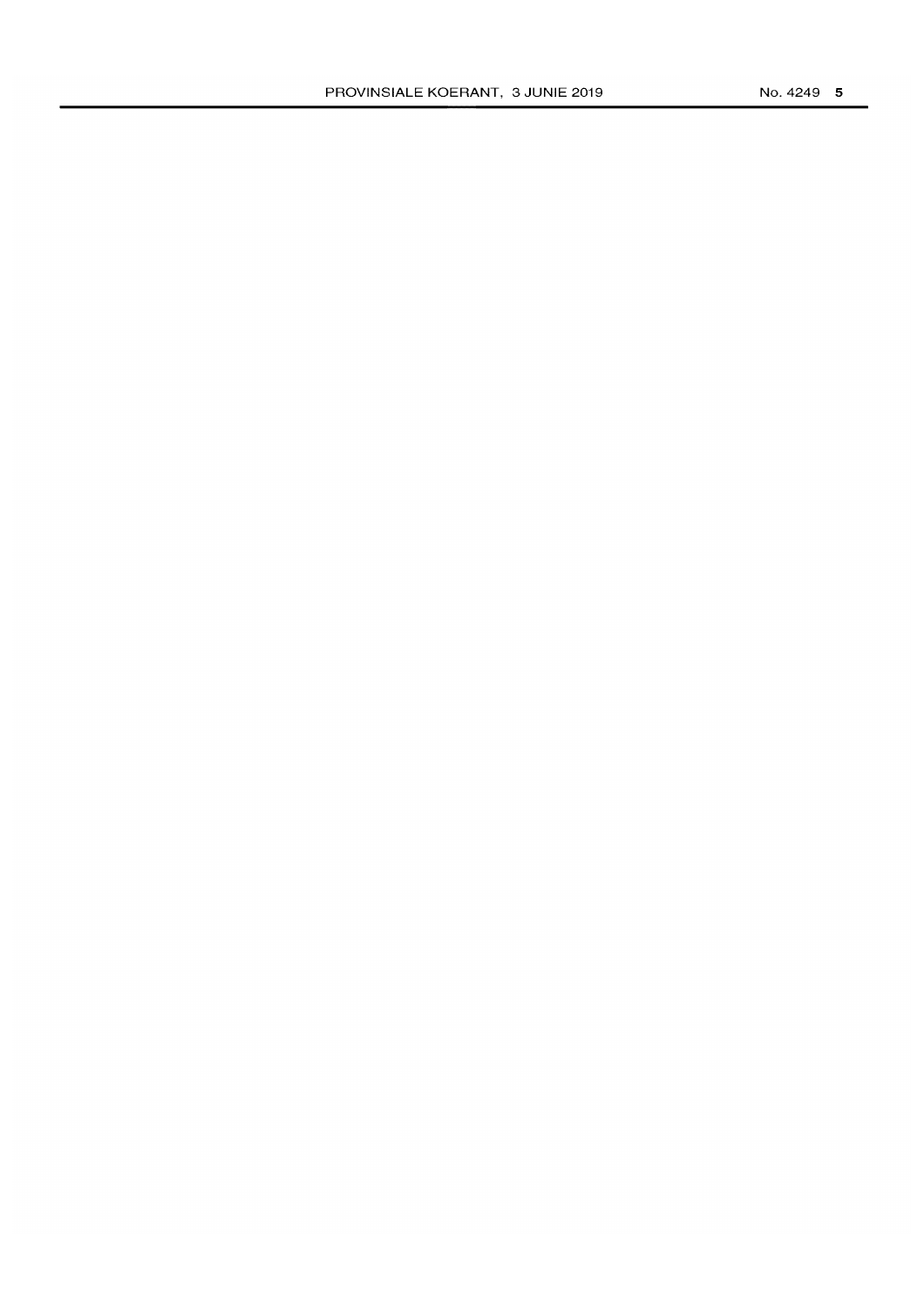$\Box$ 

 $\overline{\phantom{a}}$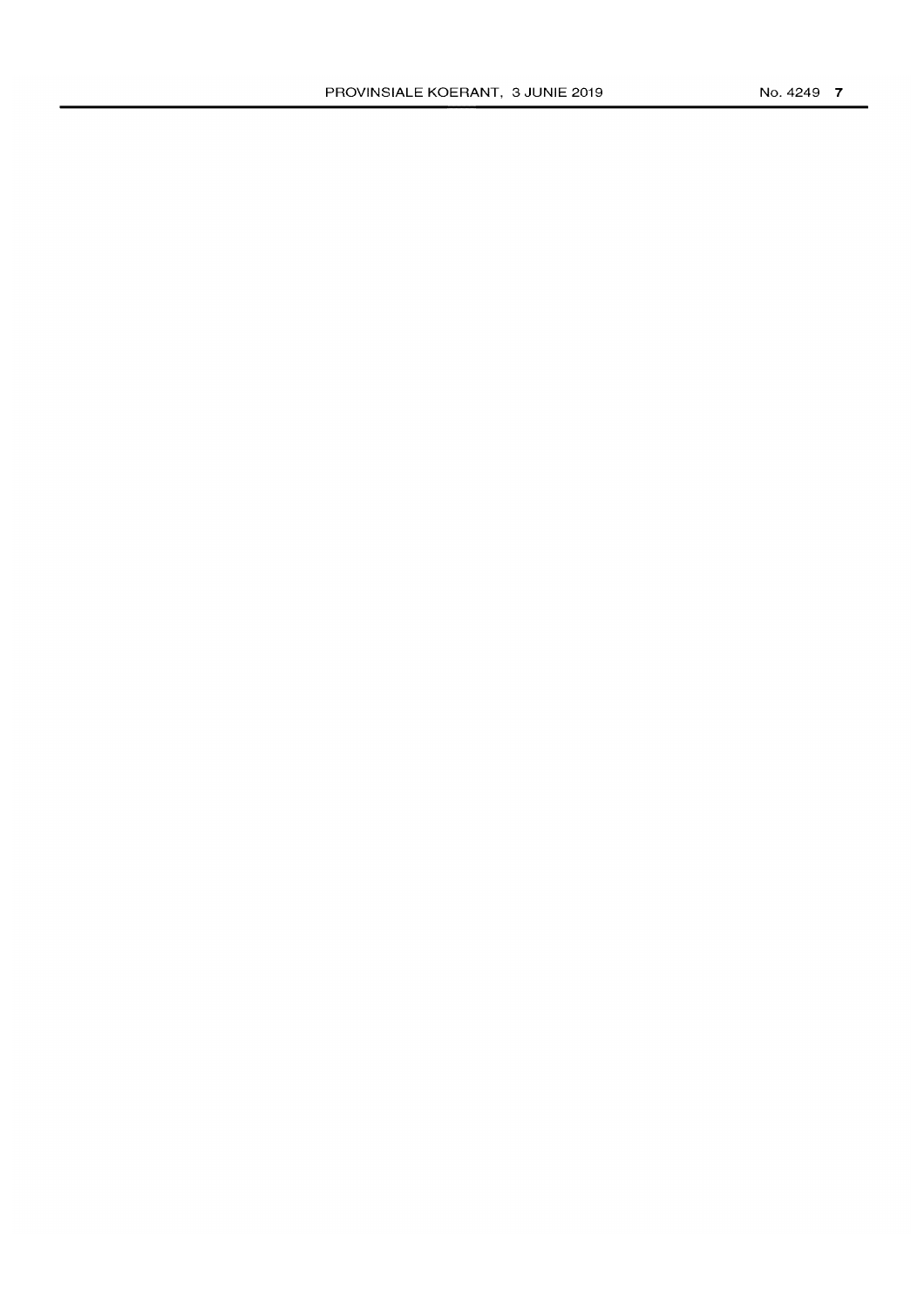$\Box$ 

 $\overline{\phantom{a}}$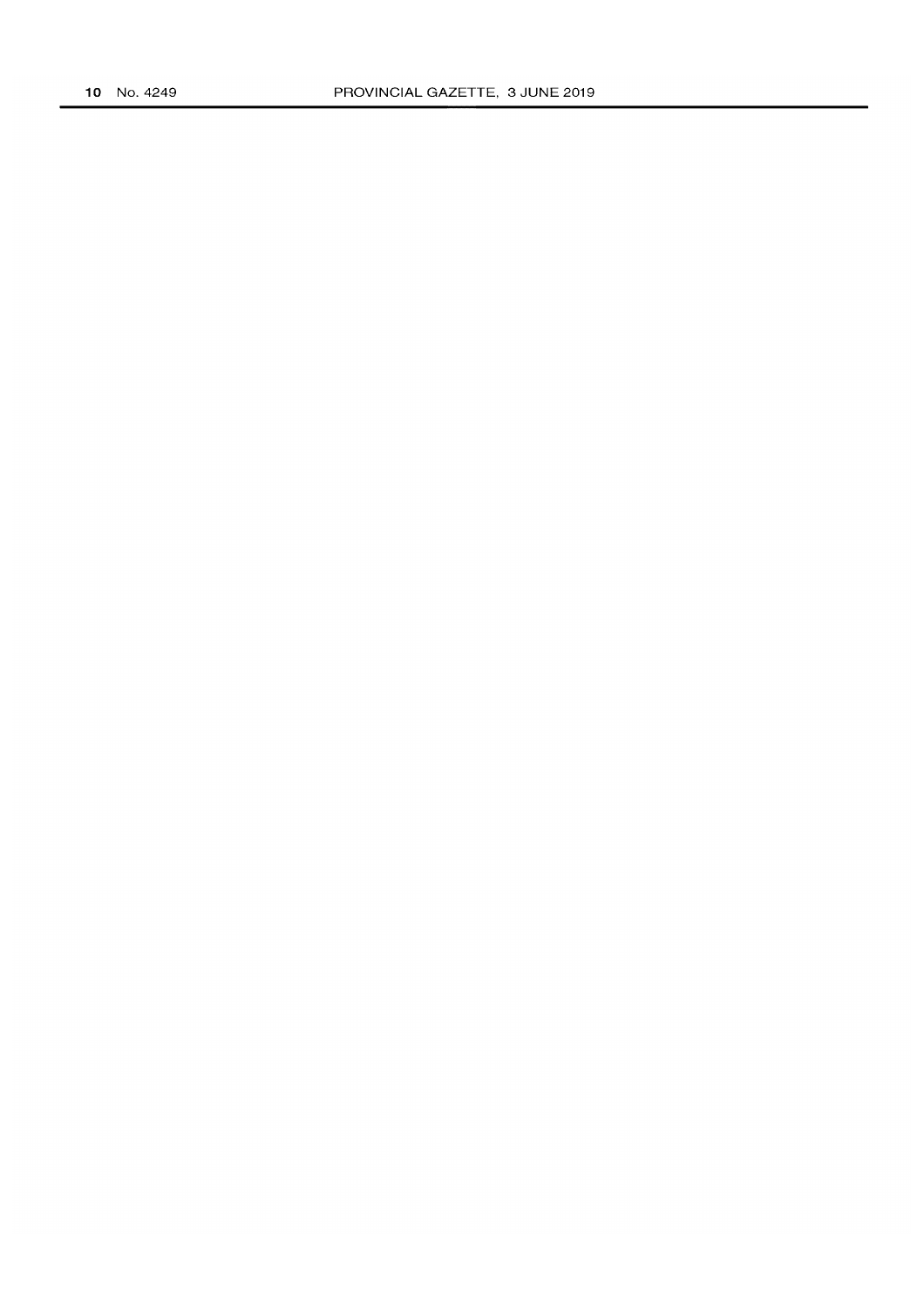# GENERAL NOTICES • ALGEMENE KENNISGEWINGS

### NOTICE 19 OF 2019

## NOTICE TO ADVERTISE REMOVAL OF RESTRICTIVE CONDITIONS: 5044 KING WILLIAMS TOWN (20 NEW STREET)

In terms of Section 47(1) of the Special Planning and Land Use Management Act No. 16 of 2013, read with Section 59 of the Buffalo City Metropolitan Spatial Planning and Land Use Management by Law of 2016, approval is hereby granted for the Removal of Restrictive Title Conditions Clause 1(c) 1, Clause 1 (c) 2, Clause 2 (a)  $1\& 3$ , Clause  $2(a)4$  found in Deed of Transfer T873/2009 , pertaining to erf 5044 King Williams Town

NOTICE 20 OF 2019

## NOTICE TO ADVERTISE REMOVAL OF RESTRICTIVE CONDITIONS: 267 KING WILLIAMS TOWN (32 Maitland Road)

In terms of Section 47(1) of the Special Planning and Land Use Management Act No. 16 of 2013, read with Section 59 of the Buffalo City Metropolitan Spatial Planning and Land Use Management by Law of 2016, approval is hereby granted for the Removal of Restrictive Title Conditions Clause B .3.(a, b,c, and d) found in Deed of Transfer T4648/2016, pertaining to erf 267 King Williams Town

# PROVINCIAL NOTICES • PROVINSIALE KENNISGEWINGS

### PROVINCIAL NOTICE 150 OF 2019

Nelson Mandela Bay Municipality (EASTERN CAPE)

Removal of Restrictions in terms of the Spatial Planning and Land Use Management Act,2013 (Act 16 of 2013)

### ERF 467 SUMMERSTRAND, PORT ELIZABETH, EASTERN CAPE

Under Section 47 of the Spatial Planning and Land Use Management Act, 2013 (Act 16 of 2013) and upon instructions by the Local Authority, notice is hereby given that conditions A. and C.(5) (a) (b) (c) (d) and also D. (b) in Deed of Transfer Number T90165/1995 applicable to Erf 467 Summerstrand, Port Elizabeth, are hereby removed.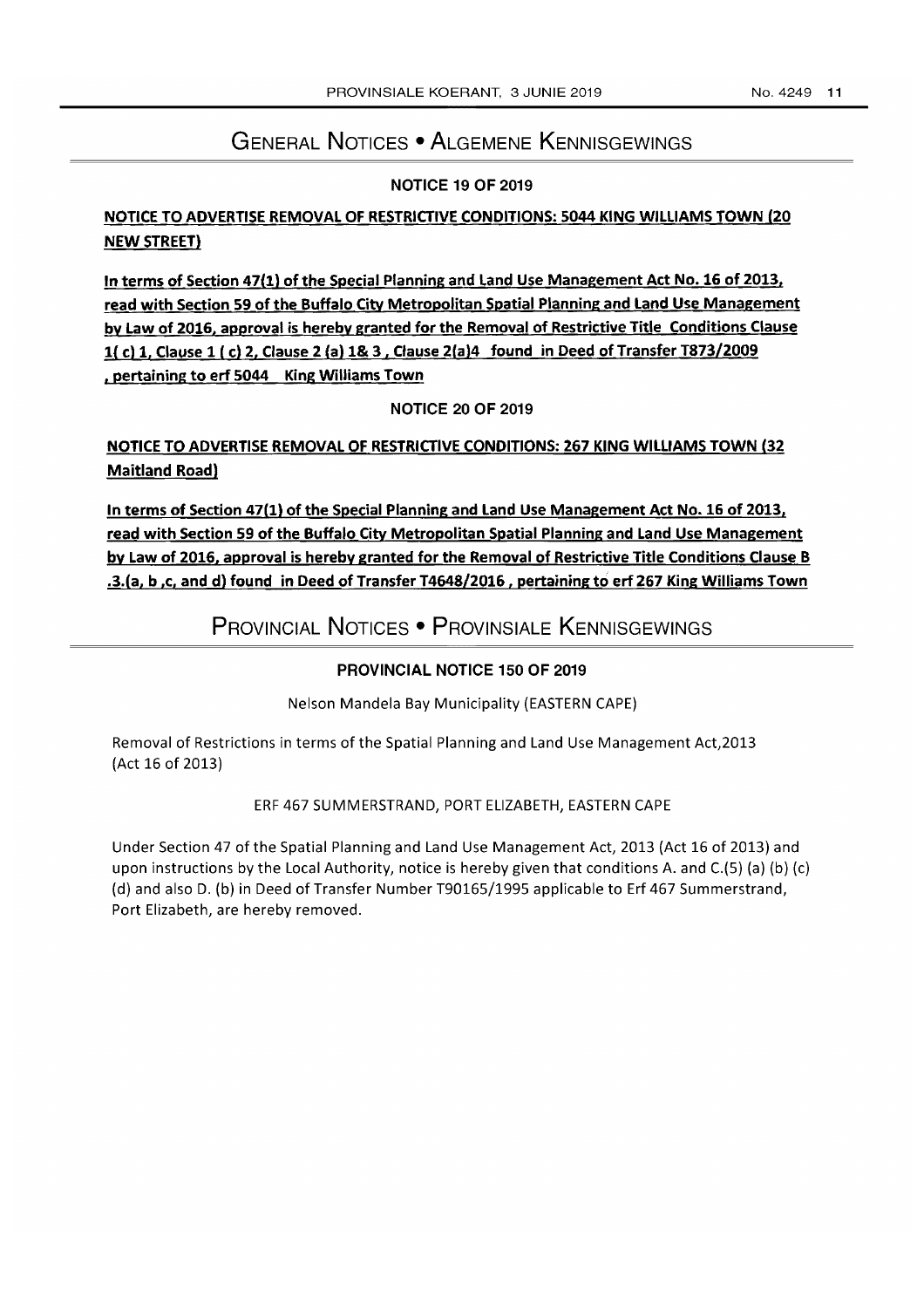# **PROVINCIAL NOTICE 151 OF 2019 PROVINCE OF THE EASTERN CAPE**

### **DEPARTMENT OF COOPERATIVE GOVERNANCE AND TRADITIONAL AFFAIRS**

# **CALL FOR COMMENTS ON THE EASTERN CAPE PROVINCIAL DISASTER RISK MANAGEMENT POLICY FRAMEWORK**

I, Fikile Devilliers Xasa, Member of the Executive Council, in terms of section 28(3) of the Disaster Management Act No. 57 of 2002 (Amended) hereby publish this notice for public comments the Provincial Disaster Risk Management Policy Framework and supporting Disaster Response Policies. The Policy Framework and its supporting policies are available on the Department of Cooperative Governance and Traditional Affairs website (http://www.eccogta.gov.za).

The provincial policy framework is aimed at ensuring an integrated and uniform approach to disaster management in the province by all provincial organs of state; provincial statutory functionaries; non-governmental organisations involved in disaster management and by the private sector.

All interested persons, organisations and institutions are invited to comment on the Provincial Disaster Risk Management Policy Framework and supporting Disaster Response Policies in writing and to direct their comments to the Head of the Department, Department of Cooperative Governance and Traditional Affairs, Private Bag X 0035, Civic Square, Bisho, 5605 for the attention of Ms. G Gumbi-Masilela, fax no (040) 635 1161; email: Mandisa.nohashe@eccogta.gov.za or hand deliver to Tyamzashe Building, Civic Square, Bisho.

Kindly provide the name, address, telephone number, fax number and email address of the person/organisation/institution submitting the comments.

The comments on the Provincial Disaster Risk Management Policy Framework and supporting Disaster Response Policies must be submitted not later than 30 calendar working days from the date of the publication of this Notice.

**F.D. XASA MEMBER OF EXECUTIVE COUNCIL RESPONSIBLE FOR**  COOPERATIVE GOVERNANCE AND TRADITIONAL AFFAIRS<br>DATE: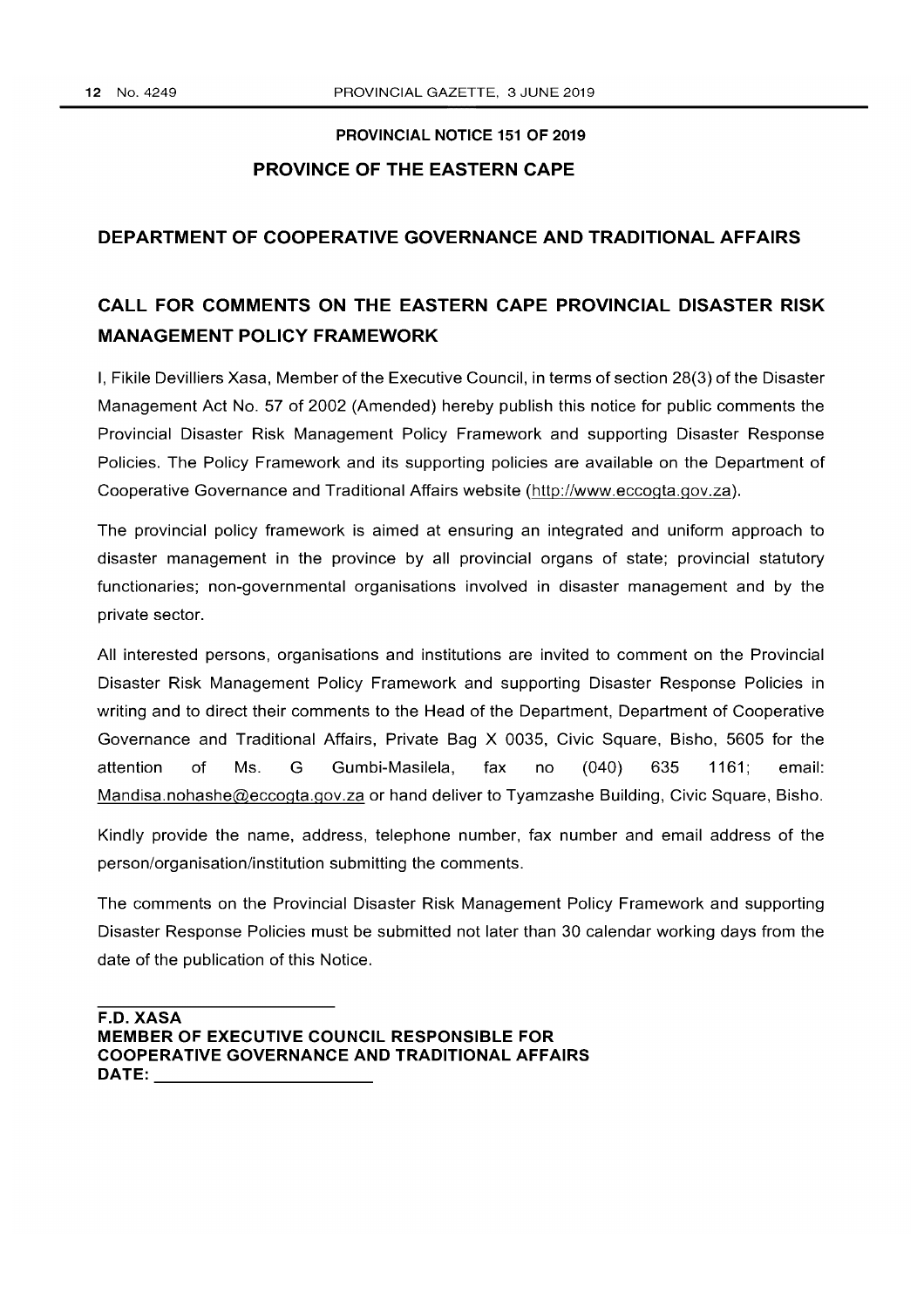### PROVINCIAL NOTICE 152 OF 2019

### BUFFALO CITY METROPOLITAN MUNICIPALITY (EASTERN CAPE)

Removal of Restrictions in terms of the Spatial Planning and Land Use Management Act, 2013 (Act 16 of 2013)

### ERF 3298, KING WILLIAMS TOWN, EASTERN CAPE PROVINCE

Under Section 47 of the Spatial Planning and Land Use Management Act, 2013 (Act 16 of 2013) and upon instructions by the Local Authority, a notice is hereby given that condition C(S)(a) and S(b)(i)(ii) in Deed of Transfer No. T873/2009 applicable to ERF3298, King William's Town is hereby removed.

LOCAL AUTHORITY NOTICES • PLAASLIKE OWERHEIDS KENNISGEWINGS

### LOCAL AUTHORITY NOTICE 112 OF 2019

# BUFFALO CITY METROPOLITAN MUNICIPALITY

# SPLUMAACT No. 16 of 2013: ERF 11066 EAST LONDON: REMOVAL OF RESTRICTIONS

Under Section 47 (1) of the Spatial Planning and Land Use Management Act, No. 16 of 2013, read with Section 59 of the Buffalo City Metropolitan Municipal Spatial Planning and Land Use Management By-law of 2016, and upon instruction from the abovementioned municipality, notice is hereby given that, following application by the owner of Erf 11066 East London, conditions B. 3. (b)(c)(d)(e) and C. (a)(i)(ii)(iii),(b)(c)(d)(e) found in Deed of Transfer No. T 2340 12015, pertaining to Erf 11066 East London, are hereby removed.

LOCAL AUTHORITY NOTICE 113 OF 2019

# BUFFALO CITY METROPOLITAN MUNICIPALITY

# SPLUMA ACT No. 16 of 2013: ERF 11312 EAST LONDON: REMOVAL OF RESTRICTIONS

Under Section 47 (1) of the Spatial Planning and Land Use Management Act, No. 16 of 2013, read with Section 59 of the Buffalo City Metropolitan Municipal Spatial Planning and Land Use Management By-law of 2016, and upon instruction from the abovementioned municipality, notice is hereby given that, following application by the owner of Erf 11312 East London, conditions B.(a)(b)(c)(d) found in Deed of Transfer No. T 6941/2003, pertaining to Erf 11312 East London, are hereby removed.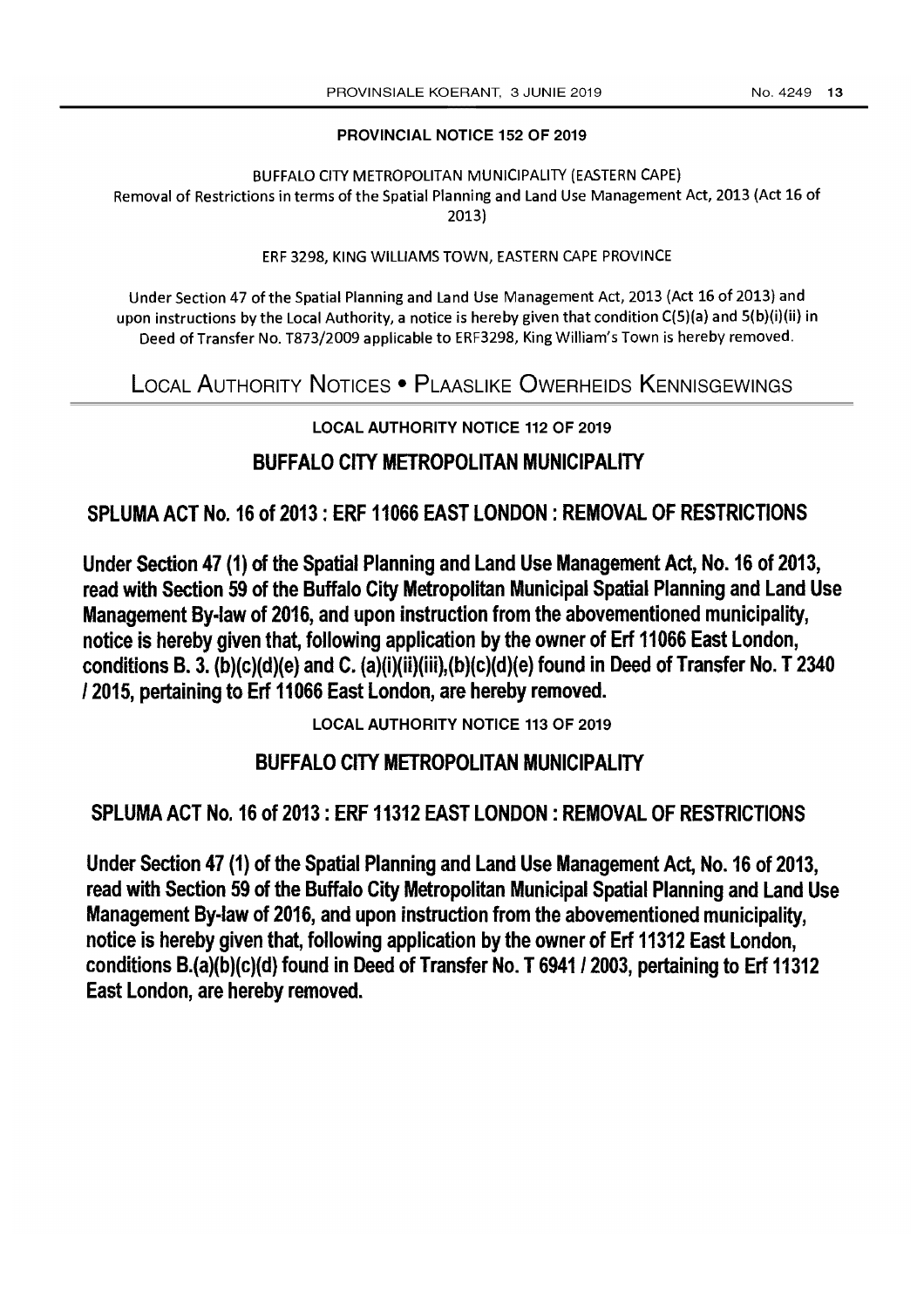#### LOCAL AUTHORITY NOTICE 114 OF 2019

### BUFFALO CITY METROPOLITAN MUNICIPALITY

## SPLUMAACT No. 16 of 2013: ERVEN 11102 & 11088 EAST LONDON: REMOVAL OF RESTRICTIONS

Under Section 47 (1) of the Spatial Planning and Land Use Management Act, No. 16 of 2013, read with Section 59 of the Buffalo City Metropolitan Municipal Spatial Planning and Land Use Management By-law of 2016, and upon instruction from the abovementioned municipality, notice is hereby given that, following application by the owner of Erven 11102 & 11088 East London, 1. ( Erf 11102 East London ) conditions B.(3).(a)(b)(c)(d)(e), C.(b)(i)(ii)(iii)(c)(d)(e) AND 2. ( Erf 11088 East london) conditions 3.(a)(i)(ii)(iii)(b)(c)(d)(e) found in Deed of Transfer No. T *002399/2003,* pertaining to Erven 11102 & 11088 East London, are hereby removed.

LOCAL AUTHORITY NOTICE 115 OF 2019

# BUFFALO CITY METROPOLITAN MUNICIPALITY

SPLUMA ACT No. 16 of 2013: ERF 11586 EAST LONDON: REMOVAL OF RESTRICTIONS

Under Section 47 (1) of the Spatial Planning and Land Use Management Act, No. 16 of 2013, read with Section 59 of the Buffalo City Metropolitan Municipal Spatial Planning and Land Use Management By-law of 2016, and upon instruction from the abovementioned municipality, notice is hereby given that, following application by the owner of Erf 11586 East London, conditions C. (3). (a)(b)(c)(d) and D. (h)(i)(i)(k)(l) found in Deed of Transfer No. T 6710 / 1999, pertaining to Erf 11586 East London, are hereby removed.